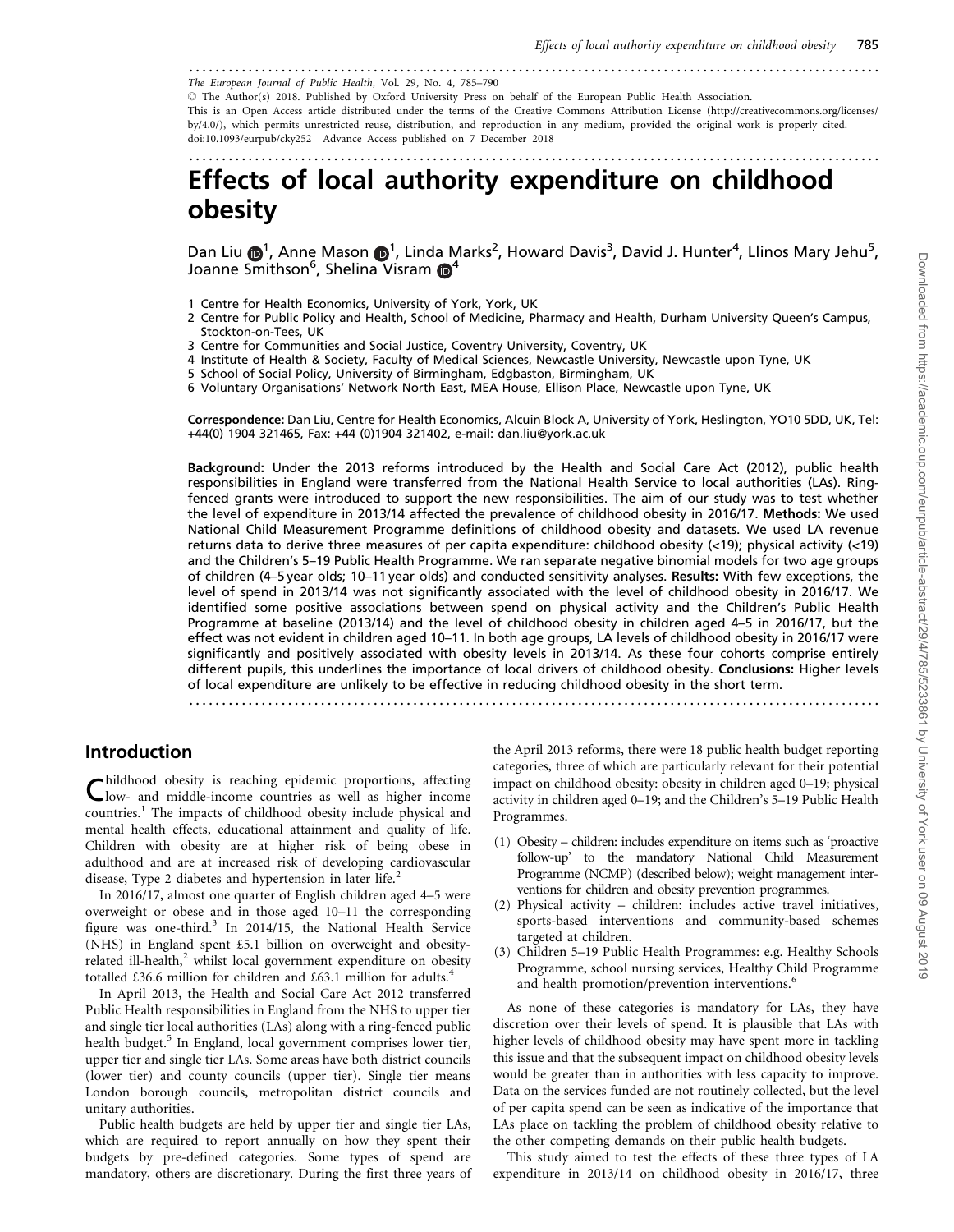

Figure 1 The prevalence of overweight and obesity for children aged 4–5 (left) and aged 10–11 (right) at the upper tier and single tier LA level in England (2016/17)

years after the reforms. This study contributes to the literature on the relationship between local expenditure and childhood obesity as there is limited evidence on this topic.

### Methods

We used panel data with LAs as the unit of analysis. There are 152 LAs in England, but some datasets report combined values for Cornwall and Isles of Scilly, and for Hackney and the City of London. Therefore, our dataset included 150 upper tier and single tier LAs.

#### Outcome measures

Introduced in 2005/6, the NCMP collects height and weight measurement of over one million children each year in Reception (aged 4–5 years old) and in Year 6 (aged 10–11 years old) in statemaintained schools in England.7 The programme is a prescribed (mandatory) function for LAs and has been funded under a bespoke category of the public health budget since the 2013 reforms.

The NCMP classifies children as overweight or obese if their body mass index is on or above the 85th centile of the British 1990 growth reference according to age and sex.<sup>8</sup> Following the definition of obesity adopted by the NCMP, the outcome variable in our study is the proportion of children in each of the school years who were overweight or obese in 2016/17. The geographical variation in patterns of childhood obesity is shown in figure 1 (Colour figure is available as [Supplementary data](https://academic.oup.com/eurpub/article-lookup/doi/10.1093/eurpub/cky252#supplementary-data) online.).

#### Main explanatory variables—measures of spend

We calculated 2013/14 LA per capita actual net current expenditure on (i) childhood obesity, (ii) physical activity (for children) and (iii) Children 5–19 Public Health Programme, by dividing total spend in each category by the relevant LA population aged 5–19 years old.

The spend data were sourced from LA revenue returns data, and the population data were published by the Office for National Statistics (ONS). For the baseline model, we took terciles of per capita expenditure for 2013/14, i.e. low, medium and high categories as the principal explanatory measures.

### Covariates

We reviewed studies published from 2010 to 2016 on non-interventional factors predicting childhood obesity to inform the selection of control variables. Over 3500 potentially relevant records were screened, 70 papers were assessed for eligibility and 53 were found to be relevant. Six were from the UK, seven from Australia, 23 from the USA and two were set in multiple countries. The remaining studies were from Canada, Denmark, Finland, Germany, the Netherlands, Norway and Sweden.

Based on the findings of the literature review and data availability, we generated the following covariates to control for LA factors: gender [the percentage of males in each age group (4–5 and 10– 11 year olds)]; rurality (% rural including market towns);<sup>9,10</sup> deprivation {% population living in 20% most deprived small areas [lower layer super output areas (LSOAs)]}; ethnicity (% pupils who are not white British in primary school); $9-26$  access to fast-food outlets (outlets per  $100\ 000\$  population)<sup>14</sup> and type of LA, based on categories used for national reporting activity. The four types comprised: shire counties; unitary authorities; metropolitan districts and London boroughs. Unless otherwise stated, all covariates were derived from 2016/17 data. We also included the three-year-lagged prevalence of LA childhood obesity in 2013/ 14.18,27,28 The data on rurality (2011) and deprivation (2015) came from the ONS. The measure of ethnicity was sourced from the Department for Education's National Statistics, and Public Health England publishes data on local density of fast-food outlets.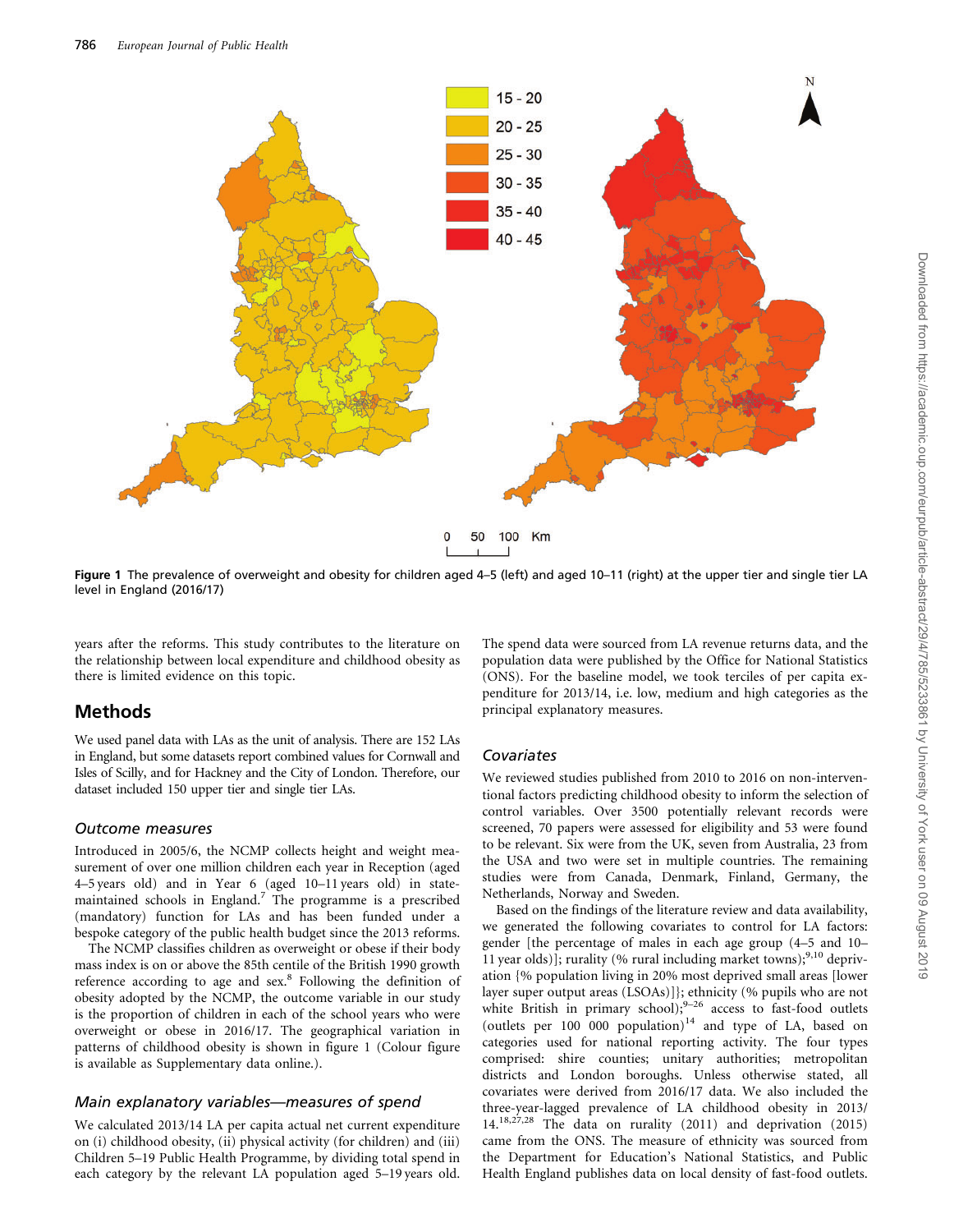|  |  |  | Table 1 Summary statistics: estimation sample (N=150) |  |  |
|--|--|--|-------------------------------------------------------|--|--|
|--|--|--|-------------------------------------------------------|--|--|

|                                     | <b>Variables</b>                                   | Mean  | SD    |
|-------------------------------------|----------------------------------------------------|-------|-------|
| Outcomes                            | Children aged 4-5 overweight or obese              | 949   | 706   |
|                                     | Children aged 4-5 (all)                            | 4196  | 3108  |
|                                     | Children aged 10-11 overweight or obese            | 1270  | 894   |
|                                     | Children aged 10-11 (all)                          | 3710  | 2751  |
| Expenditure-per capita (£), 2013/14 | Obesity (children) (A)                             | 3.84  | 6.42  |
|                                     | Physical activity (children) (B)                   | 2.5   | 6.7   |
|                                     | Children Public Health Programme (C)               | 28.41 | 17.28 |
| Expenditure-other, 2013/14          | Spend on A+B+C as % total public health spend      | 11.69 | 4.87  |
| Controls-lagged outcomes            | % children aged 4-5 overweight or obese, 2013/14   | 22.76 | 2.45  |
|                                     | % children aged 10-11 overweight or obese, 2013/14 | 34.09 | 3.86  |
| Controls-other                      | % males aged 4-5                                   | 51.17 | 0.79  |
|                                     | % males aged 10-11                                 | 51.18 | 0.83  |
|                                     | % population living in rural areas, 2011           | 17.51 | 24.55 |
|                                     | % living in 20% most deprived LSOAs, 2015          | 24.85 | 19.02 |
|                                     | % minority ethnicity                               | 34.08 | 25.89 |
|                                     | Fast-food outlets per 100 000 population           | 90.48 | 24.96 |
| Controls-LA class                   | London boroughs                                    | 0.21  | 0.41  |
|                                     | Metropolitan districts                             | 0.24  | 0.43  |
|                                     | Unitary authorities                                | 0.37  | 0.48  |
|                                     | Shire counties                                     | 0.18  | 0.39  |

All variables are for 2016/17, unless stated otherwise. SD: standard deviation.

#### **Modelling**

When assessing causation between a factor and outcome, a necessary condition is that the cause precedes the outcome.<sup>29</sup> As the NCMP collected data on children's weight throughout a school year, the sequencing of concurrent expenditure and outcomes cannot be determined from routine data. In addition, expenditure on interventions to reduce childhood obesity is unlikely to have an immediate effect. Therefore, we estimated the effect of the lagged values (2013/ 14) of spend on childhood obesity in 2016/17 (the latest year available).

We used random effects negative binomial models to deal with overdispersion in the outcome variables. We ran two models to test the effects of spend on the proportion of children aged 4–5 who were overweight or obese and on those aged 10–11.

#### Sensitivity analyses

To test the robustness of our findings we undertook three sensitivity analyses. In the base case model, spend was measured as terciles of per capita expenditure. In the sensitivity analyses, the outcome variable was unchanged but we tested different measures of spend:

- (1) Per capita spend in 2013/14 (a continuous measure);
- (2) Mean per capita expenditure across 2013/14 and 2014/15 (in terciles);
- (3) The sum of expenditure on childhood obesity, physical activity and the children's Public Health programme as a percentage of the total public health spend in 2013/14.

#### Results

Summary statistics of the estimation sample are shown in table 1. In 2013/14, LA spend on childhood obesity averaged £3.84 per child (5–19), equivalent to 1.1% of the total spend on public health. The corresponding figure for children's physical activity was £2.50 (0.8%) and for the Children's 5–19 Public Health Programme was £28.41 (9.7%). There was considerable variation in these statistics across LAs.

In the base case analysis, for children aged 4–5, LAs with medium levels of per capita spend in 2013/14 on either childhood obesity or on the children's public health programme had significantly higher levels of childhood obesity in 2016/17 compared to authorities with low levels of spend (table 2). None of the other measures of LA spend in 2013/14 was significantly associated with the proportion of obese or overweight children in 2016/17 in either age group.

In both age groups, a 1% point increase in LA levels of childhood obesity in 2013/14 was associated with an increase in childhood obesity in 2016/17 of 3.1% for children aged 4–5 years old and of 2.6% for children aged 10–11 years old. As these four cohorts comprise entirely different pupils, this provided evidence of geographical drivers of childhood obesity. In the younger age group only, higher levels of LA deprivation were associated with higher levels of obesity, and London boroughs had significantly lower levels of obesity compared to unitary authorities (the reference group).

The sensitivity analyses tested whether the relationship between spend and outcomes depended on how LA spend was measured (table 3). When per capita spend was entered in the model as a continuous variable, spend on children's physical activity (in 2013/ 14) was positively related to childhood obesity but only in 10– 11 year olds (in 2016/17). No other coefficient was statistically significant. In the model that captured the mean per capita expenditure across 2013/14 and 2014/15 (in terciles), LAs with medium levels of spend on physical activity in 2013/14 had significantly higher levels of childhood obesity in children aged 4–5 in 2016/17 compared to lower spending authorities. None of the other measures of spend was significantly related to levels of childhood obesity.

### **Discussion**

In 2013, responsibilities and budgets for public health in England were transferred from the NHS to upper tier and single tier LAs. Our study investigated whether the amount spent per head in 2013 on childhood obesity, physical activity for children, and the Children's Public Health Programme had an impact on childhood obesity three years later. We found no evidence that higher levels of expenditure were associated with lower levels of obesity in children aged 4–5 or in those aged 10–11. Most analyses found no relationship between spend and childhood obesity, although we identified a small number of positive associations between spend on physical activity and Children's Public Health Programme at baseline (2013/14) and the level of childhood obesity in children aged 4–5 in 2016/17. This finding could be a phenomenon known as 'reverse causality': if childhood obesity is a persistent and intractable local problem, as our findings suggest, higher spend by LAs at baseline could represent a recognition of and response to this problem.

This study contributes new evidence in several respects. This is the first study to look at the effects of the public health reforms by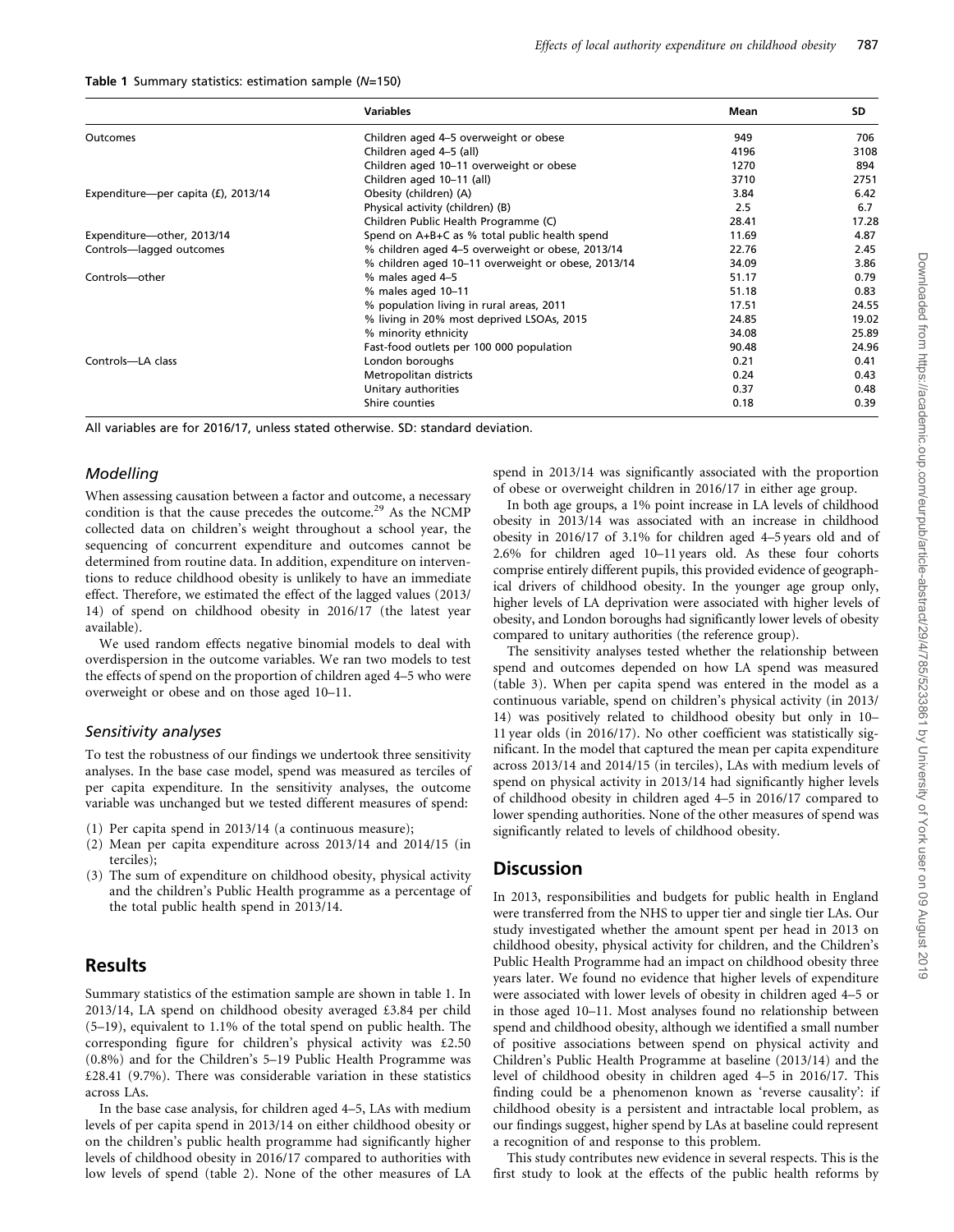#### Table 2 Results from the base case regression analyses of childhood obesity  $(N=150)$

|                             |                                                       | Aged 4-5         |                     | Aged 10-11 |                |
|-----------------------------|-------------------------------------------------------|------------------|---------------------|------------|----------------|
|                             |                                                       | IRR <sup>a</sup> | 95% CI <sup>b</sup> | <b>IRR</b> | 95% CI         |
| Per capita spend            | Obesity: medium                                       | 0.994            | [0.961, 1.028]      | 0.997      | [0.978, 1.017] |
| (terciles, 2013/14)         | Obesity: high                                         | 0.996            | [0.965, 1.027]      | 1.004      | [0.982, 1.026] |
|                             | Physical activity: medium                             | $1.033*$         | [1.003, 1.065]      | 0.991      | [0.970, 1.012] |
|                             | Physical activity: high                               | 1.007            | [0.970, 1.045]      | 1.001      | [0.979, 1.022] |
|                             | Public Health Programme: medium                       | $1.040*$         | [1.008, 1.074]      | 1.011      | [0.992, 1.030] |
|                             | Public Health Programme: high                         | 1.011            | [0.977, 1.047]      | 1.006      | [0.984, 1.030] |
| Controls-lagged<br>outcomes | % children aged 4-5 overweight or<br>obese, 2013/14   | $1.031***$       | [1.024, 1.038]      |            |                |
|                             | % children aged 10-11 overweight or<br>obese, 2013/14 |                  |                     | $1.026***$ | [1.022, 1.030] |
| Controls-other              | % males aged 4-5                                      | 0.995            | [0.977, 1.013]      |            |                |
|                             | % males aged 10-11                                    |                  |                     | 1.007      | [0.998, 1.017] |
|                             | % population living in rural areas, 2011              |                  | [0.999, 1.001]      |            | [0.999, 1.001] |
|                             | % living in 20% most deprived LSOAs, 2015             | $1.001**$        | [1.000, 1.002]      | 1.001      | [1.000, 1.002] |
|                             | % minority ethnicity                                  |                  | [0.999, 1.001]      |            | [1.000, 1.001] |
|                             | Fast-food outlets per 100 000 population              |                  | [1.000, 1.001]      |            | [0.999, 1.000] |
| Controls-LA class           | London boroughs                                       | $0.958*$         | [0.922, 0.996]      | 0.989      | [0.948, 1.032] |
|                             | Metropolitan districts                                | 0.986            | [0.951, 1.023]      | 1.005      | [0.983, 1.027] |
|                             | Shire counties                                        | 1.007            | [0.970, 1.046]      | 0.989      | [0.964, 1.014] |

Exponentiated coefficients from negative binomial model.

 $\ast$ :  $P < 0.05$ .

\*\*:  $P < 0.01$ .

 $***: P < 0.001$ .

All variables are for 2016/17, unless stated otherwise.

a: IRR: Incidence rate ratios (values above 1 indicate a positive effect, values below 1 show a negative effect).

b: CI: Confidence interval.

Table 3 Results from the sensitivity analyses

|                                                                                                                         | Aged 4-5         |                     | Aged 10-11 |                |
|-------------------------------------------------------------------------------------------------------------------------|------------------|---------------------|------------|----------------|
|                                                                                                                         | IRR <sup>a</sup> | 95% CI <sup>b</sup> | <b>IRR</b> | 95% CI         |
| Analysis 1:                                                                                                             |                  |                     |            |                |
| Per capita spend [2013/14]                                                                                              |                  |                     |            |                |
| Childhood obesity                                                                                                       | 1.000            | [0.998, 1.002]      | 0.999      | [0.998, 1.000] |
| Children's physical activity                                                                                            | 1.000            | [0.999, 1.001]      | $1.001*$   | [1.000, 1.002] |
| Children Public Health Programme                                                                                        | 1.000            | [0.999, 1.001]      | 1.000      | [1.000, 1.001] |
| Analysis 2:                                                                                                             |                  |                     |            |                |
| Terciles of mean per capita spend [2013/14 to 2014/15]                                                                  |                  |                     |            |                |
| Childhood obesity: medium                                                                                               | 1.002            | [0.974, 1.030]      | 0.994      | [0.976, 1.012] |
| Childhood obesity: high                                                                                                 | 0.990            | [0.963, 1.019]      | 0.989      | [0.968, 1.009] |
| Children's physical activity: medium                                                                                    | $1.028*$         | [1.001, 1.056]      | 0.996      | [0.978, 1.014] |
| Children's physical activity: high                                                                                      | 1.024            | [0.992, 1.057]      | 1.001      | [0.981, 1.021] |
| Children Public Health Programme: medium                                                                                | 1.020            | [0.991, 1.050]      | 1.007      | [0.988, 1.026] |
| Children Public Health Programme: high                                                                                  | 1.021            | [0.990, 1.053]      | 1.003      | [0.980, 1.027] |
| Analysis 3:                                                                                                             |                  |                     |            |                |
| % total public health spend [2013/14]                                                                                   |                  |                     |            |                |
| (Childhood obesity + Children's physical activity<br>+ Children Public Health Programme) / Total<br>public health spend | 1.001            | [0.998, 1.003]      | 1.001      | [1.000, 1.003] |

Exponentiated coefficients from negative binomial model.

 $\ast$  P < 0.05

All variables are for 2016/17, unless stated otherwise.

a: IRR: Incidence rate ratios (values above 1 indicate a positive effect, values below 1 show a negative effect).

b: CI: Confidence interval.

examining the link between LA spend at baseline and LA levels of childhood obesity three years later. In addition, this is a national study that used data on LAs in England except for two small authorities (for whom data are not consistently reported). Lastly, to control for confounding effects on childhood obesity, we included a range of non-interventional factors in our models, which we identified from an evidence review.

A key limitation of our study is there were just three years of follow-up since the April 2013 reforms. The effects of LA spend

are unlikely to occur in the short term, and our study cannot rule out the possibility of longer-term impacts of spend on childhood obesity. Provided NCMP data continue to be reported annually, future research could test for possible longer-term effects of spend on outcome. In the meantime, robust inferences regarding the nature of the relationship between spend and outcomes are unwarranted. Another limitation is that our analysis was based on data from children aged 4–5 and 10–11 as these are the only age groups assessed in the NCMP.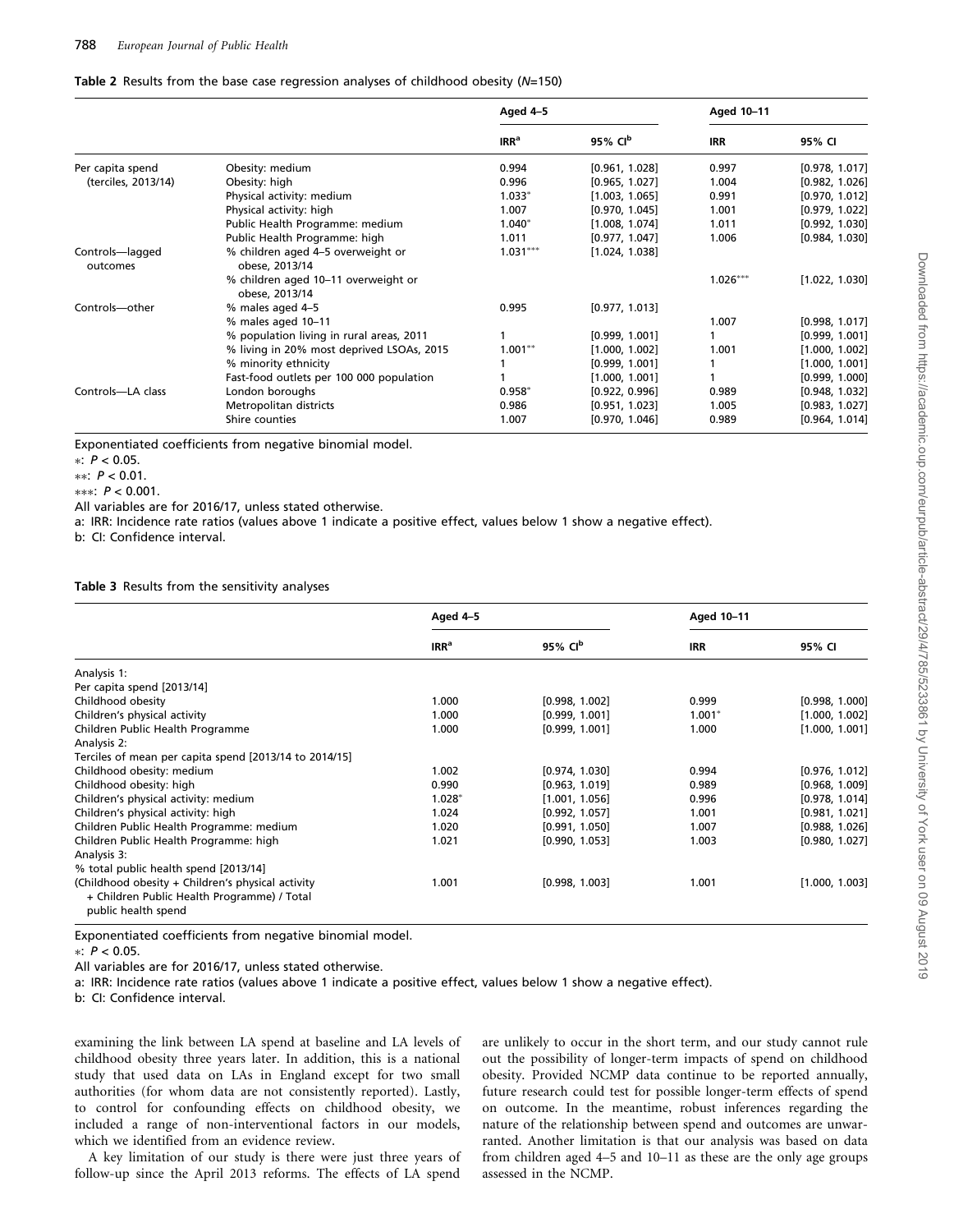exist, they have been heavily redacted to protect anonymity. The datasets are effectively unusable for an investigation of LA impacts. For example, in 2015/16 around 90 000 records of healthy weight or underweight children were stripped of their LA codes to protect pupil anonymity. Instead of removing the geographic identifiers, anonymity could be protected by reporting combined healthy weight and underweight categories: this would enable the effects of LA spending on outcomes to be tested more robustly.

Our finding on the spatial distribution and temporal persistence of childhood obesity supported findings from previous UK studies that the prevalence of obesity was higher in more deprived areas.<sup>7,30</sup> Due to neighbourhood variations, interventions on childhood obesity need to be tailored to the specific needs of each local area by focussing on the most important obesogenic factors.<sup>30</sup> Others argue that obesity is a complex multi-causal problem that requires more than simple interventions, particularly when these rely on individual motivation.<sup>31</sup>

Our own research, as well as evidence from the Local Government Association, showed that LAs were using a range of diverse approaches to tackle childhood obesity.<sup>32,33</sup> However, qualitative work undertaken as a separate part of our study found scepticism about the effectiveness of local initiatives in the absence of coherent national strategies.<sup>32</sup>

In 2016, the Government published its national strategy, Childhood Obesity: A Plan for Action,<sup>2</sup> acknowledging the complex and multifactorial nature of the problem and the consequent need for active engagement from schools, communities, families and individuals. The strategy included a raft of measures: one was a levy on the soft drinks industry, with revenue to be invested in encouraging physical activity and balanced diets in school children. However, the remaining measures were voluntary targets, pledges or ambitions. The strategy was criticised as 'weak' for failing to provide national strategies on advertising or promotion of junk-food, and legislation or regulation to support voluntary targets on sugar, fat and salt.<sup>34</sup> While the move of public health to local government has enabled a wider range of interventions and policy considerations to be taken into account, there remain limits to what LAs can achieve alone.

## Supplementary data

[Supplementary data](https://academic.oup.com/eurpub/article-lookup/doi/10.1093/eurpub/cky252#supplementary-data) are available at EURPUB online.

### Acknowledgements

We are grateful for comments on earlier drafts of this work from our project advisory group, from anonymous reviewers at the Department of Health and Social Care/Public Health England and from one referee.

### Disclaimer

The views expressed are those of the authors and not necessarily those of the NHS, the NIHR, the Department of Health and Social Care, arm's length bodies or other government departments.

## Funding

The paper is based on independent research commissioned and funded by the NIHR Policy Research Programme (Commissioning public health services: the impact of the health reforms on access, health inequalities and innovation in service provision, PR-R6-1113-25002).

Conflicts of interest: None declared.

## Key points

- In 2013, upper tier and single tier local authorities were given public health budgets that could be used to tackle childhood obesity.
- Higher per capita spending on childhood obesity, children's physical activity and the Children's Public Health Programme in the first year of the reforms was not associated with lower levels of childhood obesity in the short term.
- Childhood obesity is a complex problem and is likely to require both local and national initiatives.

## References

- 1 World Health Organization. Report of the commission on ending childhood obesity. Geneva: World Health Organization, 2016. Report No.: 978 92 4 151006 6.
- 2 HM Government. Childhood Obesity: a Plan for Action. 2016: 13.
- 3 NHS Digital. National Child Measurement Programme: England, 2016/17 school year, 2017.
- 4 Department for Communities and Local Government. Revenue outturn (RO3) data 2014 to 2015 by local authority (revised), 2015.
- 5 Department for Communities and Local Government. Local Authority Revenue Expenditure and Financing: 2013–14 Final Outturn, England. 2015: 54.
- 6 Department for Communities and Local Government. General Fund Revenue Account Outturn 2013-14: Guidance notes for completing form RO3: Social Care and Public Health. 2014: 18.
- 7 NHS Digital. National Child Measurement Programme: England 2015/16 school year. 2016.
- 8 Public Health England. Indicator Definitions and Supporting Information. 2018. Available at: [https://fingertips.phe.org.uk/profile/national-child-measurement-pr](https://fingertips.phe.org.uk/profile/national-child-measurement-programme/data#page/6/gid/8000011/pat/6/par/E12000003/ati/101/are/E08000016/iid/20602/age/201/sex/4) [ogramme/data#page/6/gid/8000011/pat/6/par/E12000003/ati/101/are/E08000016/](https://fingertips.phe.org.uk/profile/national-child-measurement-programme/data#page/6/gid/8000011/pat/6/par/E12000003/ati/101/are/E08000016/iid/20602/age/201/sex/4) [iid/20602/age/201/sex/4](https://fingertips.phe.org.uk/profile/national-child-measurement-programme/data#page/6/gid/8000011/pat/6/par/E12000003/ati/101/are/E08000016/iid/20602/age/201/sex/4) (4 September 2018, date last accessed).
- 9 Morrissey TW, Jacknowitz A, Vinopal K. Local food prices and their associations with children's weight and food security. Pediatrics 2014;133:422–30.
- 10 Datar A, Nicosia N, Shier V. Parent perceptions of neighborhood safety and children's physical activity, sedentary behavior, and obesity: evidence from a national longitudinal study. Am J Epidemiol 2013;177:1065–73.
- 11 Boonpleng W, Park CG, Gallo AM, et al. Ecological influences of early childhood obesity: a multilevel analysis. West J Nurs Res 2013;35:742–59.
- 12 Chang Y, Halgunseth LC. Early adolescents' psychosocial adjustment and weight status change: the moderating roles of gender, ethnicity, and acculturation. J Youth Adolesc 2015;44:870–86.
- 13 Lee H, Harris KM, Lee J. Multiple levels of social disadvantage and links to obesity in adolescence and young adulthood. J Sch Health 2013;83:139–49.
- 14 Shankardass K, McConnell R, Jerrett M, et al. Parental stress increases body mass index trajectory in pre-adolescents. Pediatr Obes 2014;9:435–42.
- 15 Cespedes EM, Hu FB, Redline S, et al. Chronic insufficient sleep and diet quality: contributors to childhood obesity. Obesity 2016;24:184–90.
- 16 Chang Y, Halgunseth LC. The association between family meals and early-adolescents' weight status change in the context of parental discipline practices: the moderating roles of ethnicity and acculturation. J Immigr Minor Health 2015;17:450–8.
- 17 Chiasson MA, Scheinmann R, Hartel D, et al. Predictors of obesity in a cohort of children enrolled in WIC as infants and retained to 3 years of age. J Community Health 2016;41:127–33.
- 18 Griffiths LJ, Hawkins SS, Cole TJ, et al. Risk factors for rapid weight gain in preschool children: findings from a UK-wide prospective study. Int J Obes 2010;34:624–32.